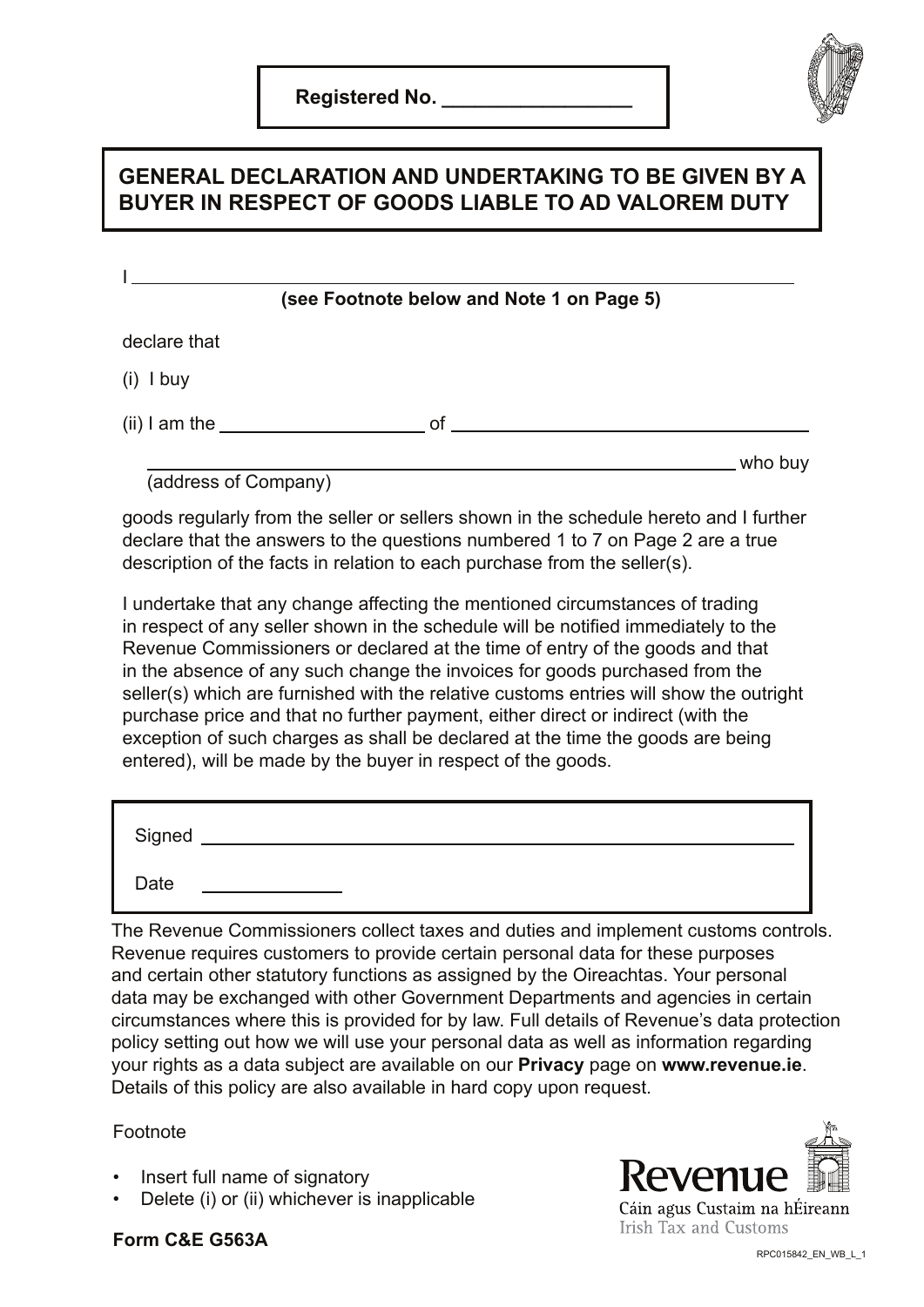# **TICK ''YES'' or ''NO'' as appropriate in each case to the questions below:**

1 Are there any restrictions as to the disposition or use of the goods by the

**YES NO**

| buyer other than restrictions which                                                                                                                                                                                                                                                                                                                                                                  |  |
|------------------------------------------------------------------------------------------------------------------------------------------------------------------------------------------------------------------------------------------------------------------------------------------------------------------------------------------------------------------------------------------------------|--|
| are imposed or required by law or by public authorities in the EU<br>limit the geographical area in which the goods may be resold<br>٠<br>or                                                                                                                                                                                                                                                         |  |
| do not substantially affect the value of the goods?                                                                                                                                                                                                                                                                                                                                                  |  |
| 2 Is the sale or price subject to some condition or consideration for which a<br>value cannot be determined with respect to the goods being valued?                                                                                                                                                                                                                                                  |  |
| 3 Is the sale subject to an arrangement under which part of the proceeds of any<br>subsequent resale, disposal or use of the goods accrues directly or indirectly<br>to the seller?                                                                                                                                                                                                                  |  |
| 4 Are the buyer and the seller related (see Note 2)?                                                                                                                                                                                                                                                                                                                                                 |  |
| 5 Are any of the following incurred by the buyer and not included in the price<br>actually paid or payable:                                                                                                                                                                                                                                                                                          |  |
| commission and brokerage, (except buying commission)<br>(i)<br>(ii) the cost of containers which are treated as being one for customs<br>purposes with the imported goods<br>(iii) the cost of packing the goods, whether for labour or materials?                                                                                                                                                   |  |
| 6 Has the buyer supplied any of the following goods and services, directly or<br>indirectly, free of charge or at reduced cost, for use in connection with the<br>production and sale for export of the imported goods:                                                                                                                                                                              |  |
| (i) materials, components, parts and similar items incorporated in the goods<br>(ii) tools, dies, moulds and similar items used in the production of the goods<br>(iii) materials consumed in the production of the goods<br>(iv) engineering, development, artwork, design work, and plans and<br>sketches undertaken elsewhere than in the Union and necessary for the<br>production of the goods? |  |
| 7 Are any royalties or licence fees related to the imported goods payable either<br>directly or indirectly by the buyer as a condition of sale of the goods?                                                                                                                                                                                                                                         |  |
|                                                                                                                                                                                                                                                                                                                                                                                                      |  |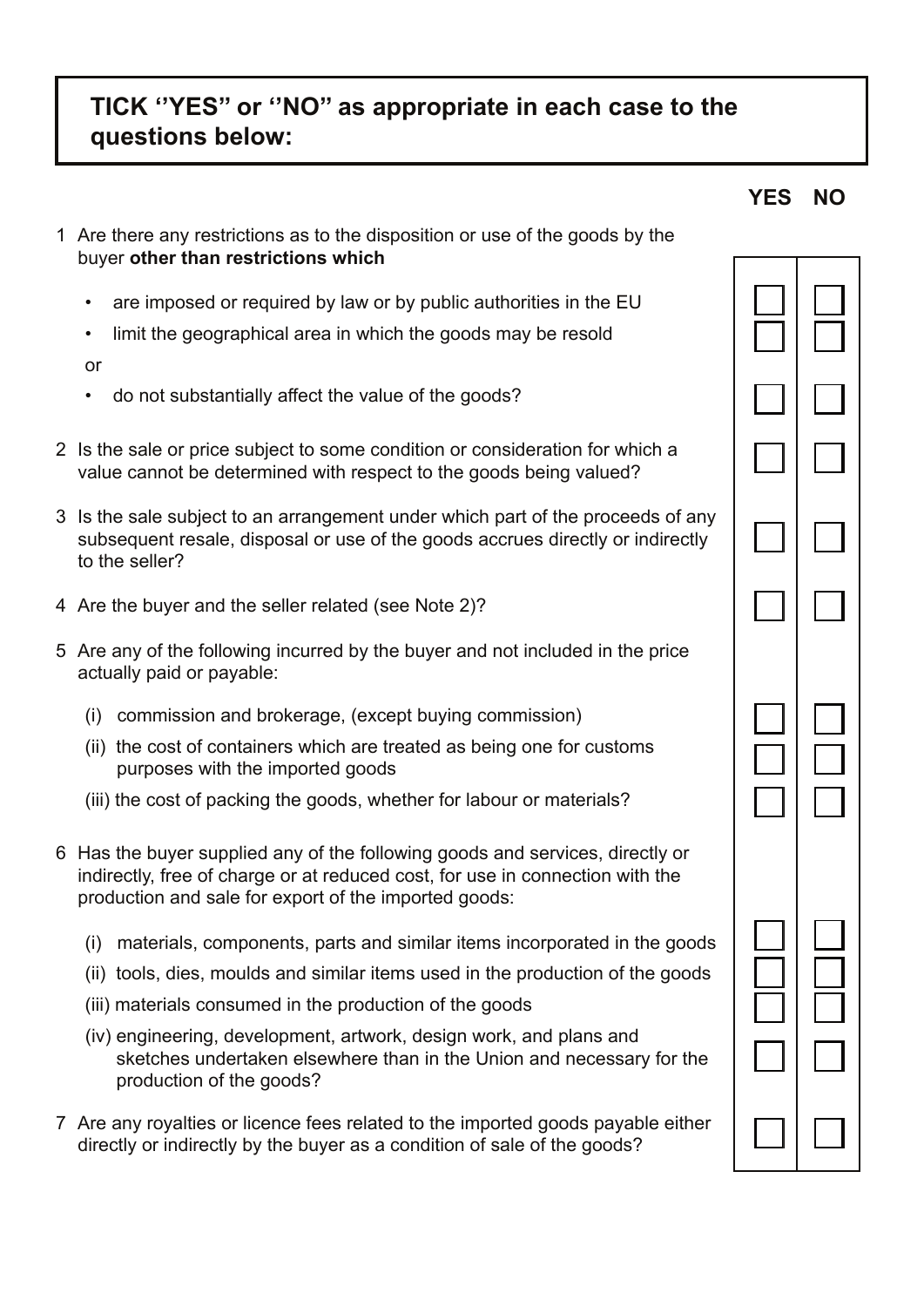| $\overline{No.}$ | Name of Seller | Address of Seller |
|------------------|----------------|-------------------|
|                  |                |                   |
|                  |                |                   |
|                  |                |                   |
|                  |                |                   |
|                  |                |                   |
|                  |                |                   |
|                  |                |                   |
|                  |                |                   |
|                  |                |                   |
|                  |                |                   |
|                  |                |                   |
|                  |                |                   |
|                  |                |                   |
|                  |                |                   |
|                  |                |                   |
|                  |                |                   |
|                  |                |                   |
|                  |                |                   |
|                  |                |                   |
|                  |                |                   |
|                  |                |                   |
|                  |                |                   |
|                  |                |                   |
|                  |                |                   |
|                  |                |                   |
|                  |                |                   |
|                  |                |                   |
|                  |                |                   |
|                  |                |                   |
|                  |                |                   |

# **SCHEDULE** - (To be completed in duplicate)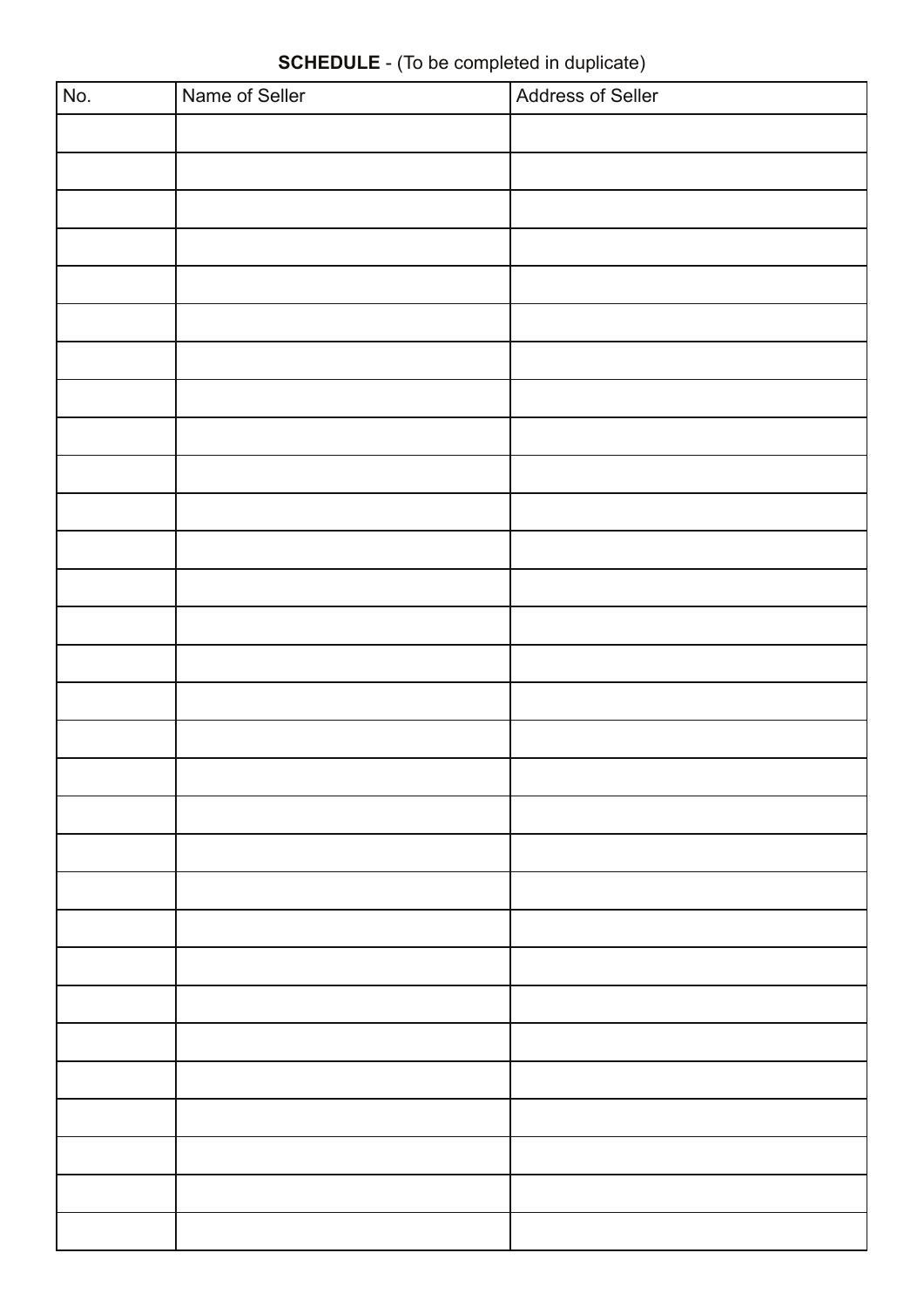# **SCHEDULE** - (continued)

| No. | Name of Seller | <b>Address of Seller</b> |
|-----|----------------|--------------------------|
|     |                |                          |
|     |                |                          |
|     |                |                          |
|     |                |                          |
|     |                |                          |
|     |                |                          |
|     |                |                          |
|     |                |                          |
|     |                |                          |
|     |                |                          |
|     |                |                          |
|     |                |                          |
|     |                |                          |
|     |                |                          |
|     |                |                          |
|     |                |                          |
|     |                |                          |
|     |                |                          |
|     |                |                          |
|     |                |                          |
|     |                |                          |
|     |                |                          |
|     |                |                          |
|     |                |                          |
|     |                |                          |
|     |                |                          |
|     |                |                          |
|     |                |                          |
|     |                |                          |
|     |                |                          |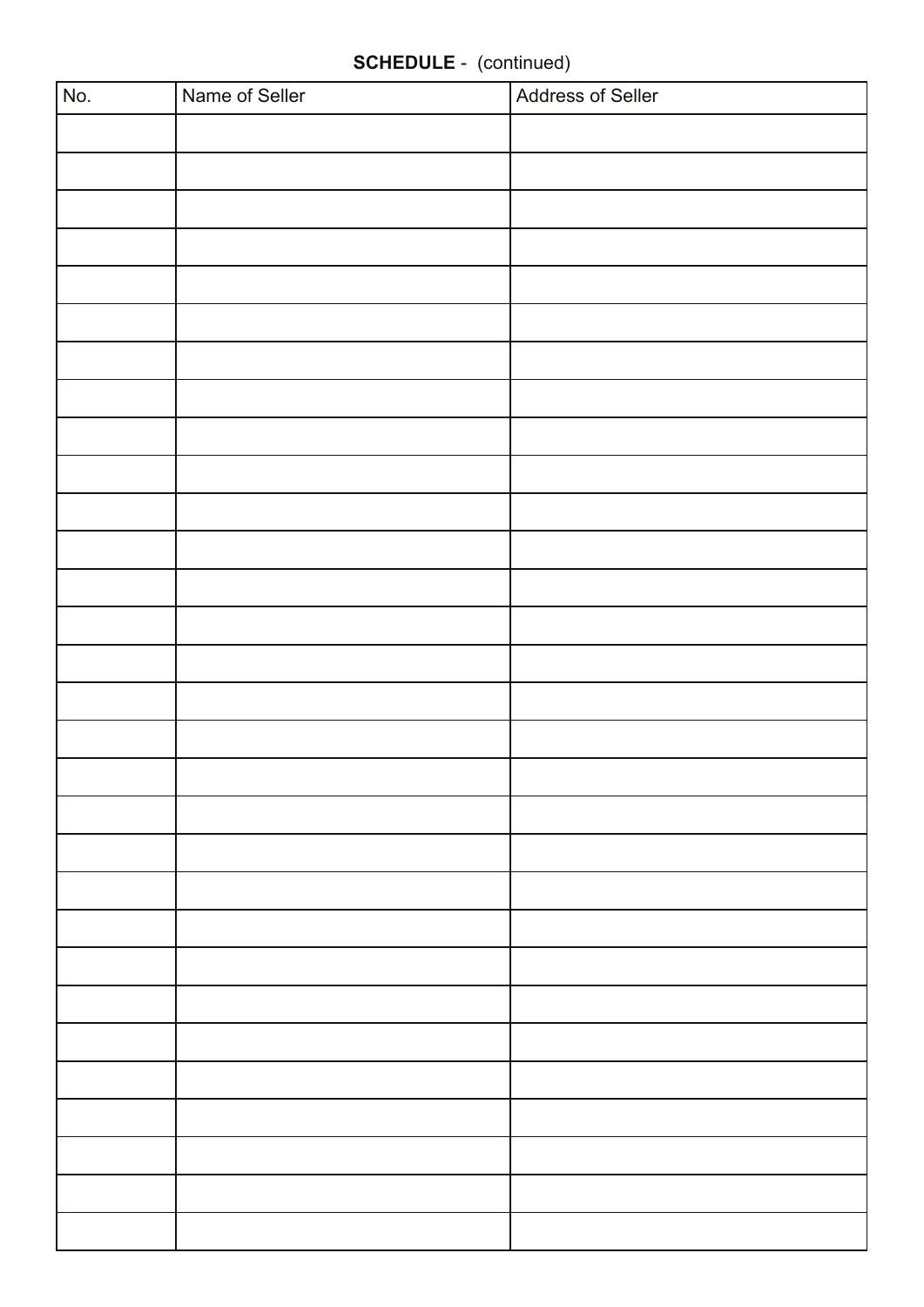**The form and accompanying notes should be read carefully before the declaration is signed. Any declaration containing inaccurate or incomplete information will be invalid and penalties may apply.**

### **NOTES**

- 1. Declarations may be made:
	- (a) by the actual buyer if an individual
	- (b) in the case of a firm, by one of the partners
	- (c) in the case of a company, by a director or by the secretary
	- (d) by an employee duly authorised in writing by one of the aforementioned persons.
- 2. Persons shall be deemed to be related only if:
	- (a) they are officers or directors of one another's businesses
	- (b) they are legally recognised partners in business
	- (c) they are employer and employee
	- (d) any person directly or indirectly owns, controls or holds 5 per cent or more of the outstanding voting stock or shares of both of them
	- (e) one of them directly or indirectly controls the other
	- (f) both of them are directly or indirectly controlled by a third person
	- (g) together they directly or indirectly control a third person
	- (h) they are members of the same family.

### 3. **Import entries - AIS**

You should enter the authorisation number and code 1DO3 in D/E 2/3 on the Automated Import System (AIS) when declaring goods covered by a long-term declaration.

**The Revenue Commissioners reserve the right to require at any time a separate declaration in Data Element 4/13 (Valuation indicators) in respect of any consignment of imported goods liable to ad valorem duty**

The information in this document is provided as a guide only and is not professional advice, including legal advice. It should not be assumed that the guidance is comprehensive or that it provides a definitive answer in every case.